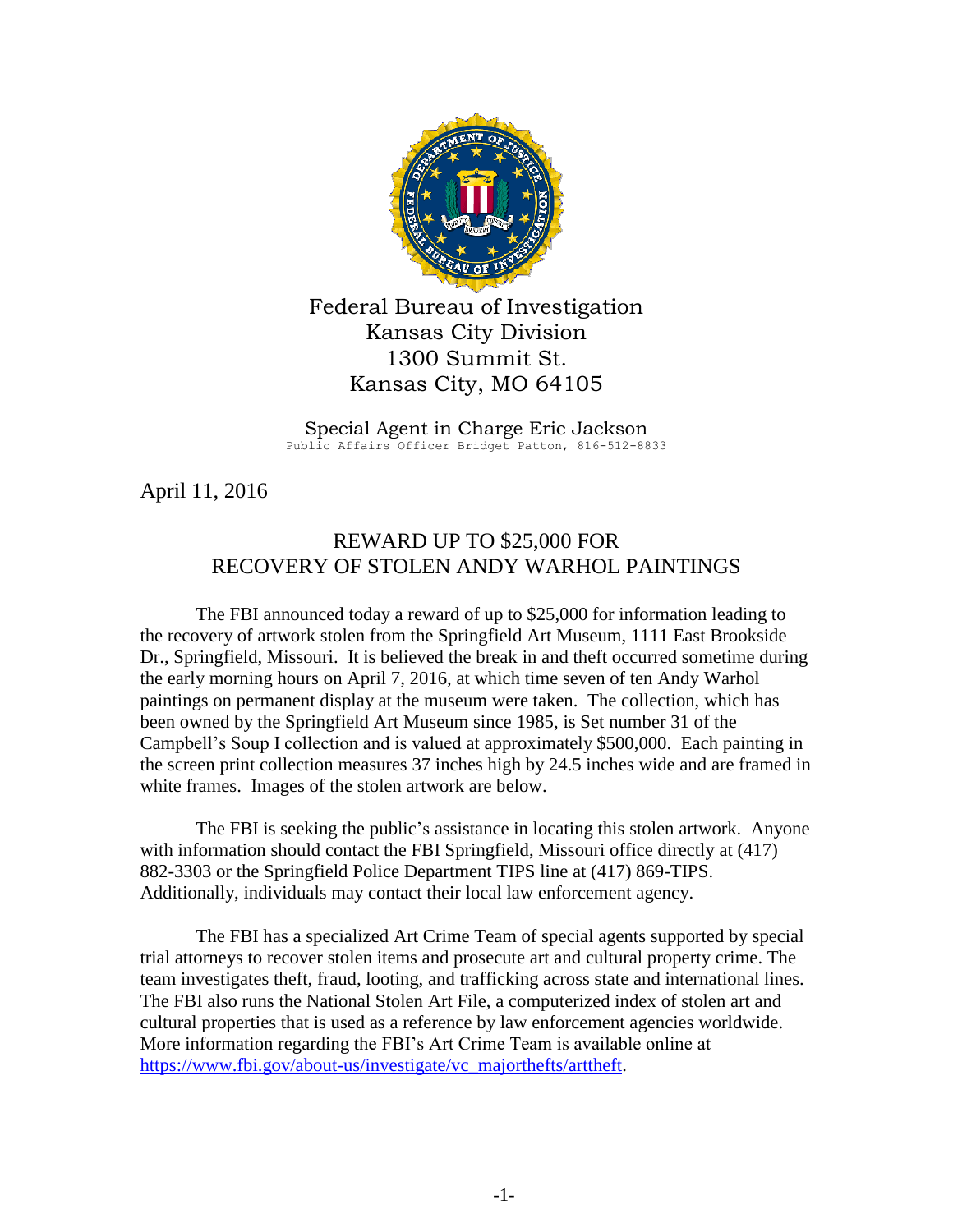

Artist: Warhol, Andy Object: Campbell's Soup I (Beef) Date: 1968 Medium: Screenprint/Ink Technique: Print Frame Description: White Wood Frame Frame Size: 37" H x 24 1/2" W Condition: Excellent One from a series of ten screenprints titled "Campbell's Soup I" Published by Factory Additions, New York; printed by Salvatore Silkscreen Co., Inc., New Set number 31, Campbell's Soup 1



Artist: Warhol, Andy Object: Campbell's Soup I (Vegetable) Date: 1968 Medium: Screenprint/Ink Technique: Print Frame Description: White Wood Frame Frame Size: 37" H x 24 1/2" W Condition: Excellent One from a series of ten screenprints titled "Campbell's Soup I" Published by Factory Additions, New York; printed by Salvatore Silkscreen Co., Inc., New Set number 31, Campbell's Soup 1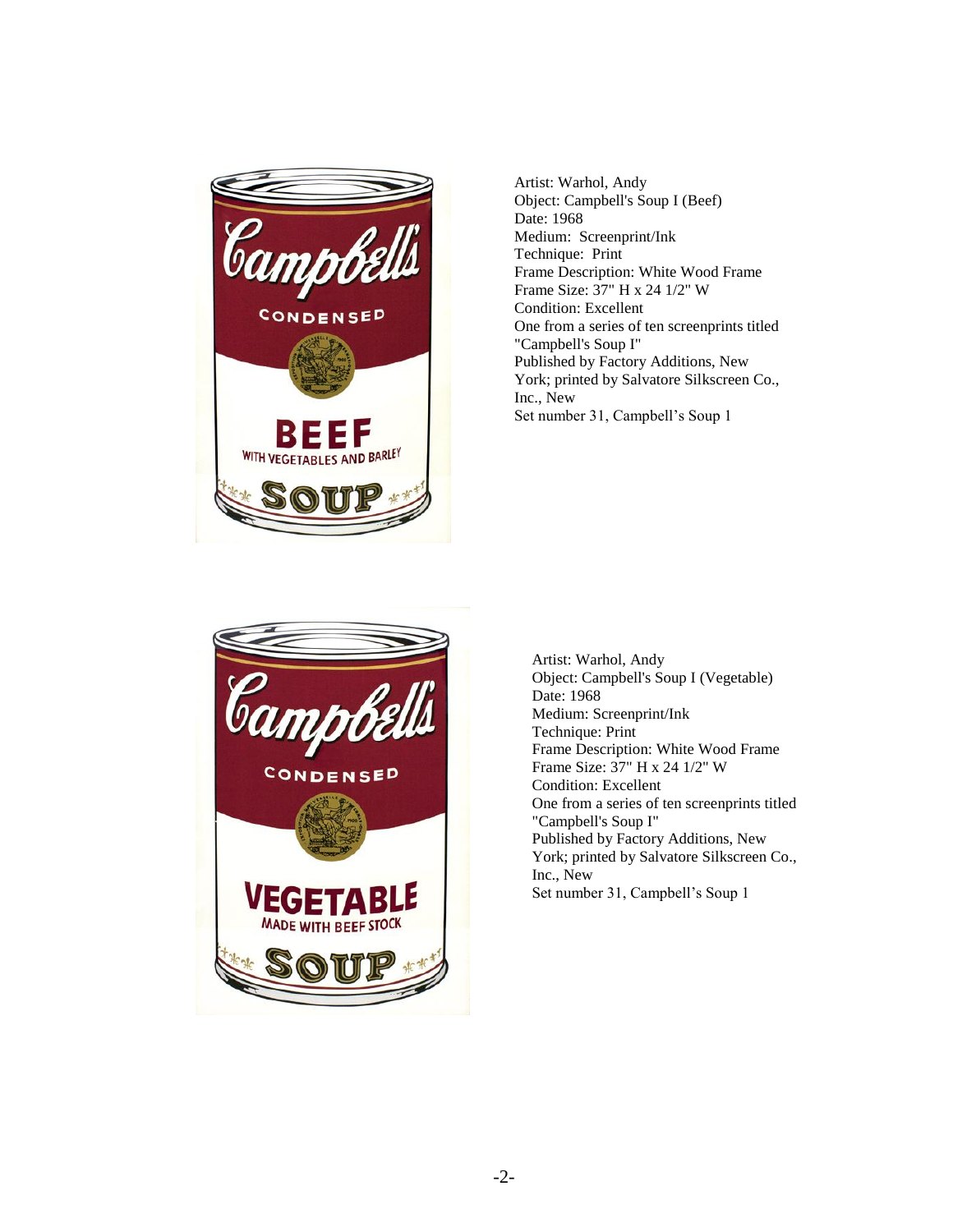

Artist: Warhol, Andy Object: Campbell's Soup I (Tomato) Date: 1968 Medium: Screenprint/Ink Technique: Print Frame Description: White Wood Frame Frame Size: 37" H x 24 1/2" W Condition: Excellent One from a series of ten screenprints titled "Campbell's Soup I" Published by Factory Additions, New York; printed by Salvatore Silkscreen Co., Inc., New Set number 31, Campbell's Soup 1



Artist: Warhol, Andy Object: Campbell's Soup I (Onion) Date: 1968 Medium: Screenprint/Ink Technique: Print Frame Description: White Wood Frame Frame Size: 37" H x 24 1/2" W Condition: Excellent One from a series of ten screenprints titled "Campbell's Soup I" Published by Factory Additions, New York; printed by Salvatore Silkscreen Co., Inc., New Set number 31, Campbell's Soup 1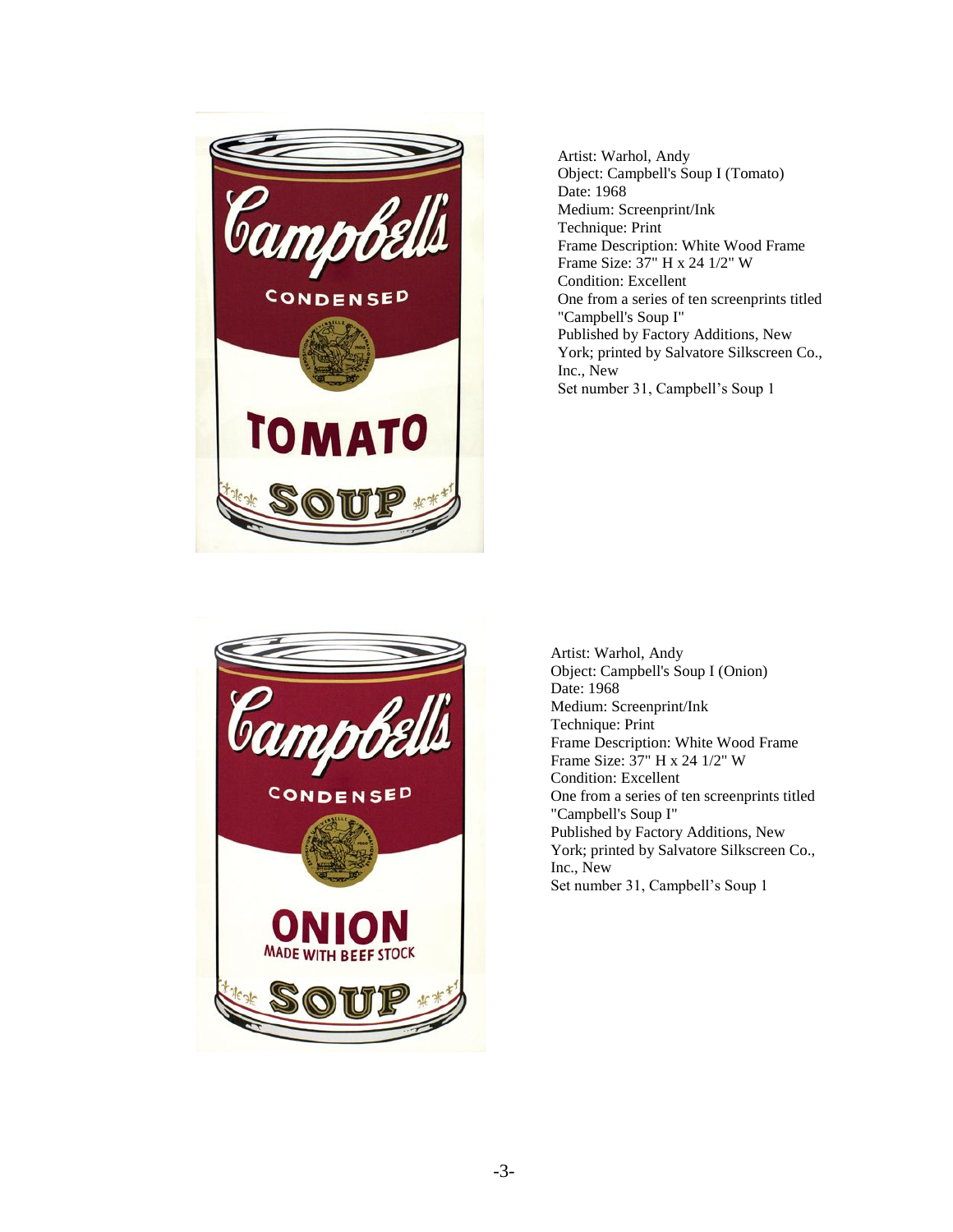

Artist: Warhol, Andy Object: Campbell's Soup I (Green Pea) Date: 1968 Medium: Screenprint/Ink Technique: Print Frame Description: White Wood Frame Frame Size: 37" H x 24 1/2" W Condition: Excellent One from a series of ten screenprints titled "Campbell's Soup I" Published by Factory Additions, New York; printed by Salvatore Silkscreen Co., Inc., New Set number 31, Campbell's Soup 1



Artist: Warhol, Andy Object: Campbell's Soup I (Chicken Noodle) Date: 1968 Medium: Screenprint/Ink Technique: Print Frame Description: White Wood Frame Frame Size: 37" H x 24 1/2" W Condition: Excellent One from a series of ten screenprints titled "Campbell's Soup I" Published by Factory Additions, New York; printed by Salvatore Silkscreen Co., Inc., New Set number 31, Campbell's Soup 1